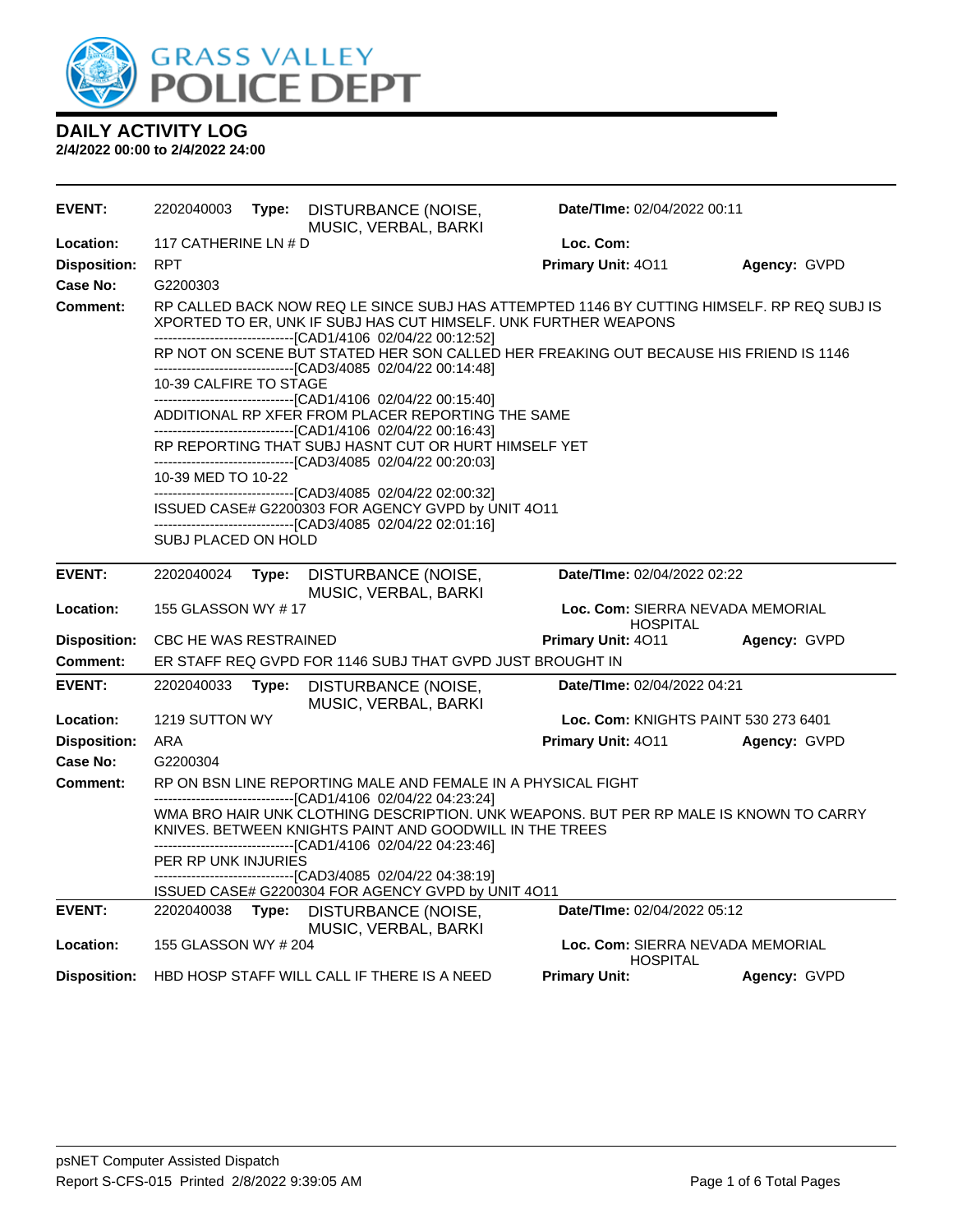

| <b>Comment:</b>     | 911 REPORTING SOMEONE IS BLOCKING HER DOOR. CALLER HUNG UP WHEN ASKED WHO IS BLOCKING<br><b>HER DOOR</b>  |       |                                                                                                                                                          |                                          |                                          |  |  |
|---------------------|-----------------------------------------------------------------------------------------------------------|-------|----------------------------------------------------------------------------------------------------------------------------------------------------------|------------------------------------------|------------------------------------------|--|--|
|                     | ------------------[CAD1/4106 02/04/22 05:13:34]<br>ADDITIONAL 911 FROM RP UNSURE WHO IS BLOCKING THE DOOR |       |                                                                                                                                                          |                                          |                                          |  |  |
|                     | -------------------------------[CAD3/4085_02/04/22 05:14:23]                                              |       |                                                                                                                                                          |                                          |                                          |  |  |
|                     | 4011 ADVISED<br>-------------------------------[CAD1/4106 02/04/22 05:15:34]                              |       |                                                                                                                                                          |                                          |                                          |  |  |
|                     |                                                                                                           |       | 1039 ER WILL SEND SOMEONE TO CHECK AND CB IF THERE IS AN EMERGENCY                                                                                       |                                          |                                          |  |  |
|                     |                                                                                                           |       | -------------------------------[CAD3/4085_02/04/22_05:24:06]<br>ADDITIONAL 911 FROM CALLER REPORTING SAME, ADVISED HOSPITAL STAFF WAS COMING TO CHECK ON |                                          |                                          |  |  |
|                     |                                                                                                           |       | HIM. RP ASKED IF THEY COULD COME AT 0700 AND DISCONNECTED                                                                                                |                                          |                                          |  |  |
| <b>EVENT:</b>       | ***** EVENT CLOSED BY CAD3 WITH COMMENT-HOSP STAFF WILL CALL IF THERE IS A NEED                           |       |                                                                                                                                                          |                                          |                                          |  |  |
| Location:           | 2202040058<br>JOERSCHKE DR/DORSEY DR                                                                      |       | Type: ABANDONED VEHICLES                                                                                                                                 | Date/TIme: 02/04/2022 08:12<br>Loc. Com: |                                          |  |  |
| <b>Disposition:</b> | <b>CBC MOVING ALONG</b>                                                                                   |       |                                                                                                                                                          | Primary Unit: 4018                       | Agency: GVPD                             |  |  |
| <b>Comment:</b>     |                                                                                                           |       | RP RPTG LARGE EMPTY RV BLOCKING THE PARKING LOT, IN FRONT OF THE BUS STOP.                                                                               |                                          |                                          |  |  |
| <b>EVENT:</b>       | 2202040062                                                                                                | Type: | 911 UNKNOWN                                                                                                                                              | Date/TIme: 02/04/2022 08:21              |                                          |  |  |
|                     |                                                                                                           |       | (HANGUPS, ABAN'S)                                                                                                                                        |                                          |                                          |  |  |
| Location:           | 396 DORSEY DR                                                                                             |       |                                                                                                                                                          |                                          | Loc. Com: CRYSTAL RIDGE CARE CENTER      |  |  |
| <b>Disposition:</b> | <b>HBD</b>                                                                                                |       |                                                                                                                                                          | <b>Primary Unit:</b>                     | Agency: GVPD                             |  |  |
| <b>Comment:</b>     | ***** EVENT CLOSED BY CAD1                                                                                |       | 911 BUTTONS BEING PRESSED/CTC MADE W. CARE FACILITY THEY WILL MAKE SURE HE IS C4                                                                         |                                          |                                          |  |  |
| <b>EVENT:</b>       |                                                                                                           |       |                                                                                                                                                          | Date/TIme: 02/04/2022 08:51              |                                          |  |  |
| Location:           | 928 TAYLORVILLE RD                                                                                        |       |                                                                                                                                                          | Loc. Com: C&D CONTRACTORS                |                                          |  |  |
| <b>Disposition:</b> | CBC REF TO PLACER CO                                                                                      |       |                                                                                                                                                          | Primary Unit: 4018                       | Agency: GVPD                             |  |  |
| <b>Comment:</b>     |                                                                                                           |       | RP REQ 10-21 REF G2200221 TAKEN BY 4O18                                                                                                                  |                                          |                                          |  |  |
|                     |                                                                                                           |       |                                                                                                                                                          |                                          |                                          |  |  |
| <b>EVENT:</b>       | 2202040073                                                                                                | Type: | <b>RESTRAINING ORDERS (TRO,</b><br>OAH, CUSTODY, C                                                                                                       | Date/TIme: 02/04/2022 09:19              |                                          |  |  |
| Location:           | 867 SUTTON WY                                                                                             |       |                                                                                                                                                          | Loc. Com: SAFEWAY                        |                                          |  |  |
| <b>Disposition:</b> | <b>RPT</b>                                                                                                |       |                                                                                                                                                          | Primary Unit: 4018                       | Agency: GVPD                             |  |  |
| Case No:            | G2200305                                                                                                  |       |                                                                                                                                                          |                                          |                                          |  |  |
| <b>Comment:</b>     |                                                                                                           |       | RP RPT'G SU VIOLATED A R/O BY COMING INTO HER WORKPLACE.<br><b>CURRENTLY CROSSING THE PARKING LOT TWRDS BEST WESTERN</b><br>BMA GRY HOODIE BLK BACKPACK  |                                          |                                          |  |  |
|                     |                                                                                                           |       | -------------------------------[CAD3/4011_02/04/22_09:43:17]                                                                                             |                                          |                                          |  |  |
| <b>EVENT:</b>       |                                                                                                           |       | ISSUED CASE# G2200305 FOR AGENCY GVPD by UNIT 4O18<br>2202040080 Type: ALL OTHERS                                                                        | Date/TIme: 02/04/2022 09:49              |                                          |  |  |
| Location:           | 129 S AUBURN ST                                                                                           |       |                                                                                                                                                          |                                          | Loc. Com: GRASS VALLEY POLICE DEPARTMENT |  |  |
| Disposition: CBC    |                                                                                                           |       |                                                                                                                                                          | Primary Unit: 4S5 Agency: GVPD           |                                          |  |  |
| Comment:            | CASE G2200157                                                                                             |       | RP IN THE LOBBY FOR A VEH RELEASE                                                                                                                        |                                          |                                          |  |  |
|                     |                                                                                                           |       | -------------------------------[4K6/MDT 02/04/22 11:36]                                                                                                  |                                          |                                          |  |  |
| <b>EVENT:</b>       | 2202040081                                                                                                |       | VEH RELEASED FROM GVPD STORAGE YARD BY 4K6 TO EAGLE TOW.                                                                                                 | Date/TIme: 02/04/2022 09:51              |                                          |  |  |
| Location:           | 129 S AUBURN ST                                                                                           |       | <b>Type: ALL OTHERS</b>                                                                                                                                  |                                          | Loc. Com: GRASS VALLEY POLICE DEPARTMENT |  |  |
| <b>Disposition:</b> | <b>CBC</b>                                                                                                |       |                                                                                                                                                          | <b>Primary Unit: 4018</b>                | Agency: GVPD                             |  |  |
| <b>Comment:</b>     | OW SUBJ                                                                                                   |       |                                                                                                                                                          |                                          |                                          |  |  |
|                     |                                                                                                           |       | ----------------[CAD3/4011_02/04/22_09:51:15]                                                                                                            |                                          |                                          |  |  |
| <b>EVENT:</b>       |                                                                                                           |       | EVENT LOCATION CHANGED FROM GVPD<br>2202040093 Type: PROPERTY LOST OR FOUND                                                                              | Date/TIme: 02/04/2022 10:53              |                                          |  |  |
| Location:           | 692 FREEMAN LN # A                                                                                        |       |                                                                                                                                                          | Loc. Com: RALEYS                         |                                          |  |  |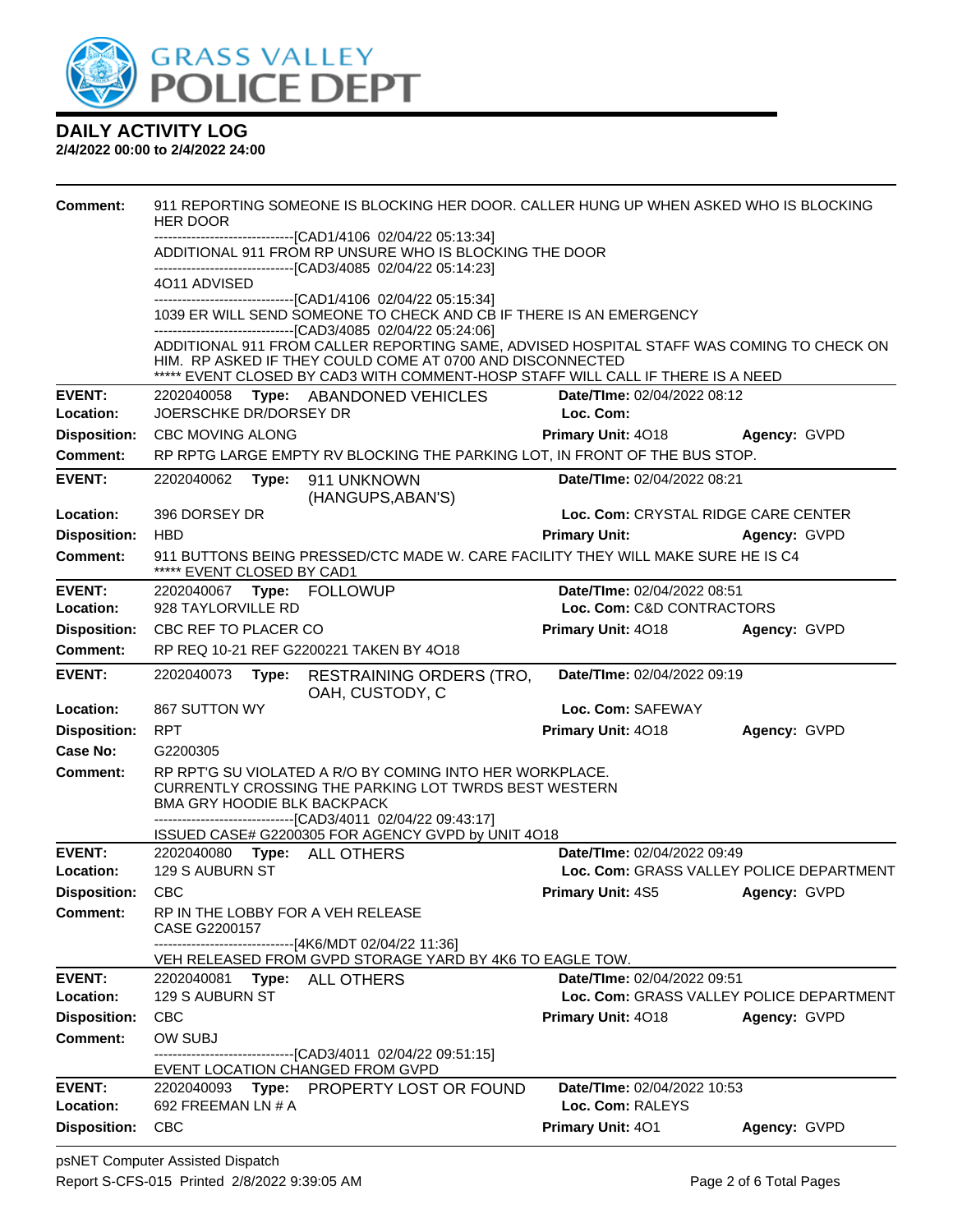

| Case No:            | G2200312                                                                                                                                                              |                                                              |                             |              |  |  |
|---------------------|-----------------------------------------------------------------------------------------------------------------------------------------------------------------------|--------------------------------------------------------------|-----------------------------|--------------|--|--|
| Comment:            | RP IN THE GVPD LOBBY TO TURN IN A FOUND WALLET<br>-------------------------------[CAD1/4074 02/05/22 08:25:35]<br>ISSUED CASE# G2200312-G2200312 FOR GVPD by UNIT 4O1 |                                                              |                             |              |  |  |
|                     |                                                                                                                                                                       |                                                              |                             |              |  |  |
| <b>EVENT:</b>       |                                                                                                                                                                       | 2202040094 Type: TRAFFIC ACCIDENT                            | Date/TIme: 02/04/2022 10:54 |              |  |  |
| Location:           | <b>BENNETT ST</b>                                                                                                                                                     |                                                              | Loc. Com:                   |              |  |  |
| <b>Disposition:</b> | <b>CBC INFO EXCHANGED</b>                                                                                                                                             |                                                              | Primary Unit: 401           | Agency: GVPD |  |  |
| <b>Comment:</b>     |                                                                                                                                                                       | RP AT GVPD FOR COLD ACCIDENT RPT                             |                             |              |  |  |
| <b>EVENT:</b>       |                                                                                                                                                                       |                                                              | Date/TIme: 02/04/2022 11:02 |              |  |  |
| Location:           | <b>GRASS VALLEY</b>                                                                                                                                                   |                                                              | Loc. Com:                   |              |  |  |
| <b>Disposition:</b> | <b>CBC</b>                                                                                                                                                            |                                                              | Primary Unit: 4018          | Agency: GVPD |  |  |
| <b>Comment:</b>     | RP REQ 10-21 REF A 10-12 SUBJ                                                                                                                                         |                                                              |                             |              |  |  |
| <b>EVENT:</b>       | 2202040105<br>Type:                                                                                                                                                   | <b>SUSPICIOUS CIRCUMSTANCE</b><br>(VEHICLE, PERSON           | Date/TIme: 02/04/2022 11:32 |              |  |  |
| Location:           | <b>GATES PL</b>                                                                                                                                                       |                                                              | Loc. Com: LUMBER JACKS      |              |  |  |
| <b>Disposition:</b> | <b>CBC MOVING ALONG</b>                                                                                                                                               |                                                              | <b>Primary Unit: 4018</b>   | Agency: GVPD |  |  |
| <b>Comment:</b>     |                                                                                                                                                                       | MALE SUBJ ASLEEP IN THE GUTTER, WIGGING AROUND. SHOES OFF    |                             |              |  |  |
| <b>EVENT:</b>       | Date/TIme: 02/04/2022 11:57<br>2202040112 Type:<br>911 UNKNOWN<br>(HANGUPS, ABAN'S)                                                                                   |                                                              |                             |              |  |  |
| Location:           | 757 SUTTON WY                                                                                                                                                         |                                                              | Loc. Com: WELLS FARGO       |              |  |  |
| <b>Disposition:</b> | CBC <sub>C4</sub>                                                                                                                                                     |                                                              | Primary Unit: 4K6           | Agency: GVPD |  |  |
| Comment:            | 911 ABANDON                                                                                                                                                           |                                                              |                             |              |  |  |
|                     | <b>BUSY ON CALLBACK</b>                                                                                                                                               | -------------------------------[CAD1/4056 02/04/22 11:57:27] |                             |              |  |  |
| <b>EVENT:</b>       | 2202040113 Type: VEHICLE STOP<br>Date/TIme: 02/04/2022 11:59                                                                                                          |                                                              |                             |              |  |  |
| Location:           | <b>BRIGHTON ST/BUTLER ST</b>                                                                                                                                          |                                                              | Loc. Com:                   |              |  |  |
| <b>Disposition:</b> | <b>CBC</b>                                                                                                                                                            |                                                              | <b>Primary Unit: 4S5</b>    | Agency: GVPD |  |  |
| <b>Comment:</b>     | License: 5HZV611 State: CA                                                                                                                                            |                                                              |                             |              |  |  |
|                     | ------------------------[CAD3/4011_02/04/22 11:59:20]<br>EVENT LOCATION CHANGED FROM BRIGHTEN/ BUTLER                                                                 |                                                              |                             |              |  |  |
| <b>EVENT:</b>       |                                                                                                                                                                       | 2202040120 Type: FOOT PATROL                                 | Date/TIme: 02/04/2022 12:38 |              |  |  |
| Location:           | MARSHALL ST/PARK AV                                                                                                                                                   |                                                              | Loc. Com:                   |              |  |  |
| <b>Disposition:</b> | CBC CTC D 3                                                                                                                                                           |                                                              | <b>Primary Unit: 403</b>    | Agency: GVPD |  |  |
| Case No:            | G2200306                                                                                                                                                              |                                                              |                             |              |  |  |
| <b>Comment:</b>     | IN WOODED AREA                                                                                                                                                        |                                                              |                             |              |  |  |
|                     | ------------------------------[CAD3/4011_02/04/22 12:38:18]<br>EVENT LOCATION CHANGED FROM MARSHAL/ PARK                                                              |                                                              |                             |              |  |  |
|                     | ---------------------------------[CAD3/4011_02/04/22_13:01:51]<br>ISSUED CASE# G2200306-G2200306 FOR GVPD by UNIT 4O3                                                 |                                                              |                             |              |  |  |
|                     |                                                                                                                                                                       |                                                              |                             |              |  |  |
| <b>EVENT:</b>       | 2202040124<br>Type:                                                                                                                                                   | PROPERTY LOST OR FOUND                                       | Date/TIme: 02/04/2022 12:47 |              |  |  |
| Location:           | Loc. Com: SIERRA MOUNTAIN COFFEE CAFE<br>671 MALTMAN DR                                                                                                               |                                                              |                             |              |  |  |
| <b>Disposition:</b> | <b>CBC</b>                                                                                                                                                            |                                                              | Primary Unit: 4018          | Agency: GVPD |  |  |
| <b>Comment:</b>     | AT GVPD W/ FOUND WALLET                                                                                                                                               |                                                              |                             |              |  |  |
| <b>EVENT:</b>       | 2202040128<br>Type:                                                                                                                                                   | <b>COMMUNITY POLICING</b><br><b>ACTION</b>                   | Date/TIme: 02/04/2022 13:07 |              |  |  |
| Location:           | 660 MINNIE ST<br>Loc. Com: CONDON PARK                                                                                                                                |                                                              |                             |              |  |  |
| <b>Disposition:</b> | <b>CBC</b>                                                                                                                                                            |                                                              | Primary Unit: 402           | Agency: GVPD |  |  |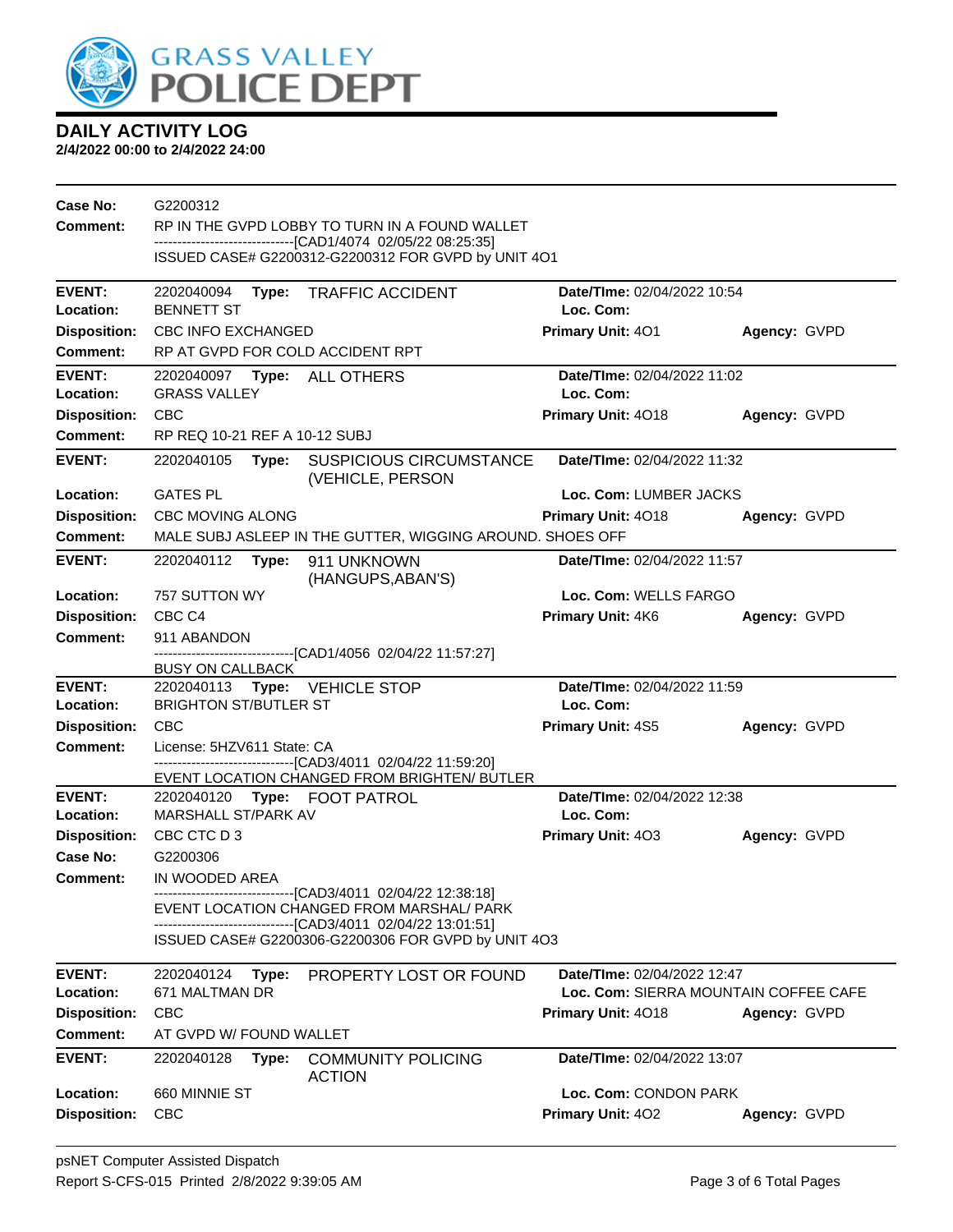

| <b>Comment:</b>                        |                                                                                                                                                                                                                                                              |                                                             | -------------------------------[CAD1/4056 02/04/22 13:07:54]<br>EVENT LOCATION CHANGED FROM CONDON PARK                                                              |                                          |              |  |  |
|----------------------------------------|--------------------------------------------------------------------------------------------------------------------------------------------------------------------------------------------------------------------------------------------------------------|-------------------------------------------------------------|----------------------------------------------------------------------------------------------------------------------------------------------------------------------|------------------------------------------|--------------|--|--|
| <b>EVENT:</b>                          |                                                                                                                                                                                                                                                              |                                                             | 2202040133 Type: COMMUNITY POLICING<br><b>ACTION</b>                                                                                                                 | Date/TIme: 02/04/2022 13:37              |              |  |  |
| <b>Disposition:</b><br><b>Comment:</b> | <b>CBC</b>                                                                                                                                                                                                                                                   |                                                             |                                                                                                                                                                      | <b>Primary Unit: 402</b>                 | Agency: GVPD |  |  |
| <b>EVENT:</b>                          | 2202040135                                                                                                                                                                                                                                                   | Type:                                                       | ANIMALS (ABUSE, LOOSE,<br>FOUND, INJURED)                                                                                                                            | Date/TIme: 02/04/2022 13:38              |              |  |  |
| Location:                              | 627 SPRING ST                                                                                                                                                                                                                                                |                                                             |                                                                                                                                                                      | Loc. Com:                                |              |  |  |
| <b>Disposition:</b>                    | <b>CBC</b>                                                                                                                                                                                                                                                   |                                                             |                                                                                                                                                                      | Primary Unit: 4Z32                       | Agency: GVPD |  |  |
| Comment:                               |                                                                                                                                                                                                                                                              |                                                             | -------------------------------[CAD1/4056 02/04/22 13:54:28]                                                                                                         |                                          |              |  |  |
|                                        |                                                                                                                                                                                                                                                              |                                                             | EVENT LOCATION CHANGED FROM 627 SPRING ST                                                                                                                            |                                          |              |  |  |
| <b>EVENT:</b>                          |                                                                                                                                                                                                                                                              |                                                             | 2202040145 Type: DISTURBANCE (NOISE,<br>MUSIC, VERBAL, BARKI                                                                                                         | Date/TIme: 02/04/2022 13:56              |              |  |  |
| Location:                              | 134 WE EMPIRE ST                                                                                                                                                                                                                                             |                                                             |                                                                                                                                                                      | Loc. Com:                                |              |  |  |
| <b>Disposition:</b>                    | <b>CBC</b>                                                                                                                                                                                                                                                   |                                                             |                                                                                                                                                                      | <b>Primary Unit: 401</b>                 | Agency: GVPD |  |  |
| <b>Comment:</b>                        | RP RPT'G ISSUES WITH A NEIGHBOR AND PARKING ISSUES, NEIGHBOR IS REFUSING TO GIVE RP HIS NAME<br>OR PHONE NUMBER<br>RP REQ PERSONAL CTC                                                                                                                       |                                                             |                                                                                                                                                                      |                                          |              |  |  |
| <b>EVENT:</b>                          |                                                                                                                                                                                                                                                              |                                                             | 2202040148 Type: TRAFFIC ACCIDENT                                                                                                                                    | Date/TIme: 02/04/2022 14:07              |              |  |  |
| Location:                              | 867 SUTTON WY                                                                                                                                                                                                                                                |                                                             |                                                                                                                                                                      | Loc. Com: SAFEWAY                        |              |  |  |
| <b>Disposition:</b>                    | <b>RPT</b>                                                                                                                                                                                                                                                   |                                                             |                                                                                                                                                                      | Primary Unit: 4018                       | Agency: GVPD |  |  |
| Case No:                               | G2200307                                                                                                                                                                                                                                                     |                                                             |                                                                                                                                                                      |                                          |              |  |  |
| <b>Comment:</b>                        |                                                                                                                                                                                                                                                              | 911 VEH ACCIDENT, SILV DODGE CARAVAN VS GRN CHEVY SILVERADO |                                                                                                                                                                      |                                          |              |  |  |
|                                        | -------------------------------[CAD3/4011 02/04/22 14:07:43]<br>PEOPLE OUT AND WALKING AROUND HOWEVER THERE ARE JUVS IN ONE OF THE VEHS<br>-------------------------------[CAD1/4056_02/04/22 14:08:23]<br>ADD 911 XFERED TO CALFIRE FOR POSS MINOR INJURIES |                                                             |                                                                                                                                                                      |                                          |              |  |  |
|                                        |                                                                                                                                                                                                                                                              |                                                             | VEHS ON BRUNSWICK NEAR THE ENTRANCE TO SAFEWAY<br>-------------------------------[CAD1/4056_02/04/22 14:25:15]<br>ISSUED CASE# G2200307 FOR AGENCY GVPD by UNIT 4O18 |                                          |              |  |  |
|                                        |                                                                                                                                                                                                                                                              |                                                             | ------------------------------[CAD3/4011_02/04/22 14:26:44]                                                                                                          |                                          |              |  |  |
|                                        |                                                                                                                                                                                                                                                              |                                                             | 10-39 AAA, MMM TOWING FOR BOTH, LOG #37254 AND 37267, EXPEDITED                                                                                                      |                                          |              |  |  |
| <b>EVENT:</b><br>Location:             | 261 HUGHES RD                                                                                                                                                                                                                                                |                                                             | 2202040153 Type: ALL OTHERS                                                                                                                                          | Date/TIme: 02/04/2022 14:16<br>Loc. Com: |              |  |  |
| <b>Disposition:</b>                    | INF PER 4K6                                                                                                                                                                                                                                                  |                                                             |                                                                                                                                                                      | <b>Primary Unit:</b>                     | Agency: GVPD |  |  |
| Comment:                               |                                                                                                                                                                                                                                                              |                                                             | RP RPTG NEIGHBORS KNOCKING DOWN TREES ON THEIR OWN PROPERTY W/O PERMITS.                                                                                             |                                          |              |  |  |
|                                        |                                                                                                                                                                                                                                                              |                                                             | ***** EVENT CLOSED BY CAD1 WITH COMMENT-PER 4K6                                                                                                                      |                                          |              |  |  |
| <b>EVENT:</b>                          |                                                                                                                                                                                                                                                              |                                                             | 2202040164 Type: COMMUNITY POLICING<br><b>ACTION</b>                                                                                                                 | Date/TIme: 02/04/2022 15:09              |              |  |  |
| <b>Disposition:</b>                    | <b>CBC</b>                                                                                                                                                                                                                                                   |                                                             |                                                                                                                                                                      | Primary Unit: 402                        | Agency: GVPD |  |  |
| <b>Comment:</b>                        |                                                                                                                                                                                                                                                              |                                                             |                                                                                                                                                                      |                                          |              |  |  |
| <b>EVENT:</b>                          | 2202040168                                                                                                                                                                                                                                                   | Type:                                                       | <b>PROBATION SEARCHES -</b><br>PROBATION DEPT ONLY                                                                                                                   | Date/TIme: 02/04/2022 15:33              |              |  |  |
| Location:                              | 10200 BITNEY SPRINGS RD                                                                                                                                                                                                                                      |                                                             |                                                                                                                                                                      | Loc. Com:                                |              |  |  |
| <b>Disposition:</b>                    | RPT CITED AND RELEASED                                                                                                                                                                                                                                       |                                                             |                                                                                                                                                                      | <b>Primary Unit: 4D7</b>                 | Agency: GVPD |  |  |
| <b>Case No:</b>                        | G2200308                                                                                                                                                                                                                                                     |                                                             |                                                                                                                                                                      |                                          |              |  |  |
| Comment:                               | <b>SEARCH</b>                                                                                                                                                                                                                                                |                                                             |                                                                                                                                                                      |                                          |              |  |  |
|                                        | ---------------------[CAD1/4056_02/04/22 15:35:23]<br>EVENT LOCATION CHANGED FROM 10200 BITNEY SPRINGS<br>-------------------------------[CAD3/4011_02/04/22 16:19:21]                                                                                       |                                                             |                                                                                                                                                                      |                                          |              |  |  |
|                                        |                                                                                                                                                                                                                                                              |                                                             | ISSUED CASE# G2200308 FOR AGENCY GVPD by UNIT 4D7                                                                                                                    |                                          |              |  |  |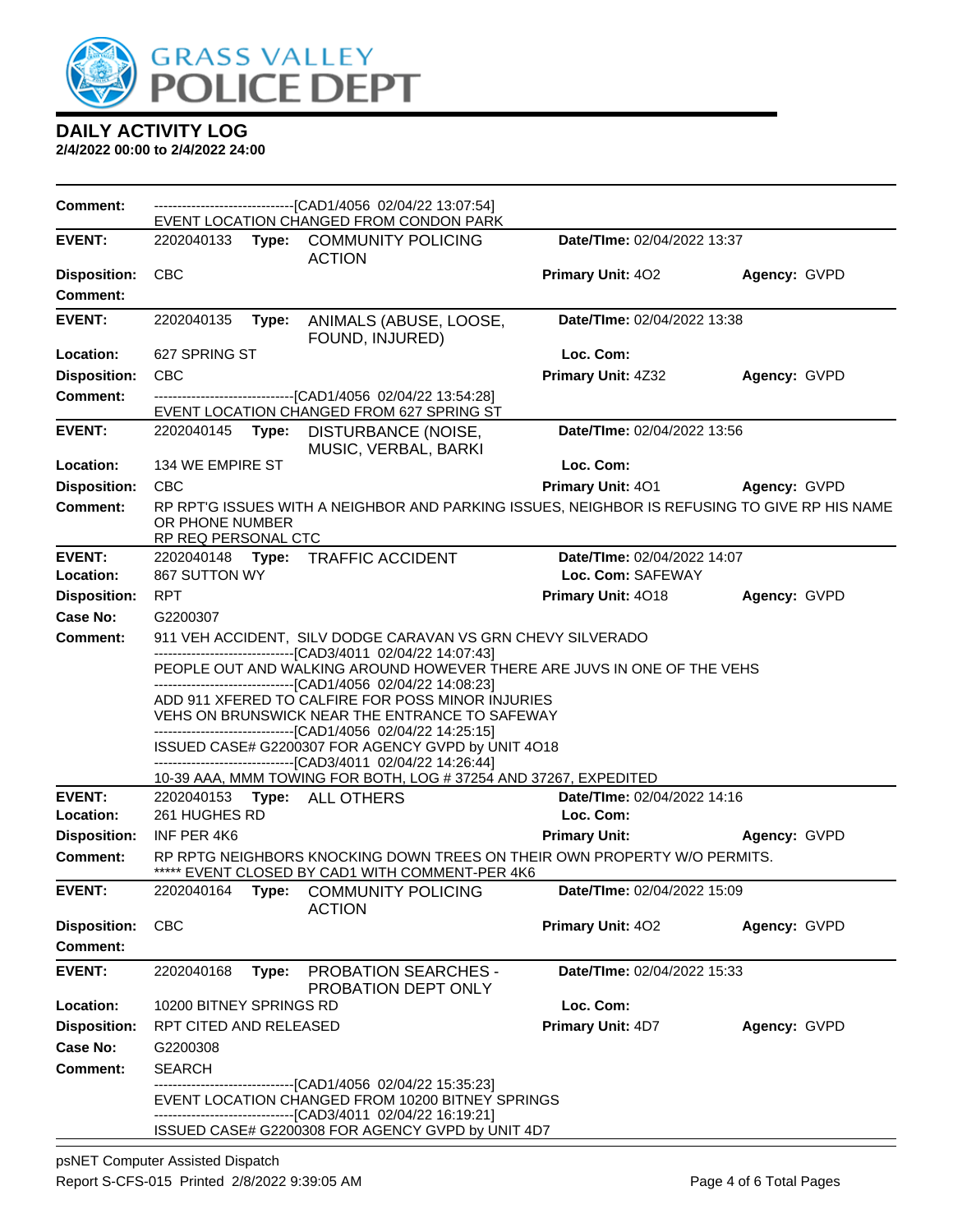

| <b>EVENT:</b><br>Location:<br><b>Disposition:</b> | 2202040175<br>119 NEAL ST                                                                                                                                                                                                                                                       |       | Type: TRESPASS                                                                                                                                         | Date/TIme: 02/04/2022 15:58<br>Loc. Com: WILDBIRDS UNLIMTED<br><b>Primary Unit: 4K6</b><br>Agency: GVPD |              |
|---------------------------------------------------|---------------------------------------------------------------------------------------------------------------------------------------------------------------------------------------------------------------------------------------------------------------------------------|-------|--------------------------------------------------------------------------------------------------------------------------------------------------------|---------------------------------------------------------------------------------------------------------|--------------|
| <b>Comment:</b>                                   |                                                                                                                                                                                                                                                                                 |       | RP RPTG 3 JUVS SKATEBOARDING OUTSIDE, REFUSING TO LEAVE. JUVS STATED THEY WILL WAIT FOR<br>GVPD BECAUSE IT IS "WITHIN THEIR RIGHT TO SKATEBOARD THERE" |                                                                                                         |              |
| <b>EVENT:</b>                                     | Date/TIme: 02/04/2022 15:59<br>2202040177 Type: REPOSESSED VEHICLES                                                                                                                                                                                                             |       |                                                                                                                                                        |                                                                                                         |              |
| Location:                                         | 319 RAILROAD AV                                                                                                                                                                                                                                                                 |       |                                                                                                                                                        | Loc. Com: ADVANCED TOWING 530 477 5400                                                                  |              |
| <b>Disposition:</b>                               | <b>HBD</b>                                                                                                                                                                                                                                                                      |       |                                                                                                                                                        | <b>Primary Unit:</b>                                                                                    | Agency: GVPD |
| <b>Comment:</b>                                   | <b>REPO</b>                                                                                                                                                                                                                                                                     |       | -------------------------------[CAD3/4011_02/04/22 16:21:26]                                                                                           |                                                                                                         |              |
|                                                   | FCN/3702203503437<br>***** EVENT CLOSED BY CAD3                                                                                                                                                                                                                                 |       |                                                                                                                                                        |                                                                                                         |              |
| <b>EVENT:</b>                                     | 2202040178 Type:                                                                                                                                                                                                                                                                |       | 911 UNKNOWN                                                                                                                                            | Date/TIme: 02/04/2022 16:04                                                                             |              |
| Location:                                         | 625 IDAHO MARYLAND RD                                                                                                                                                                                                                                                           |       | (HANGUPS, ABAN'S)                                                                                                                                      | Loc. Com: DEMARTINI 530 272 1921                                                                        |              |
| <b>Disposition:</b>                               | <b>HBD</b>                                                                                                                                                                                                                                                                      |       |                                                                                                                                                        | <b>Primary Unit:</b>                                                                                    | Agency: GVPD |
| <b>Comment:</b>                                   | 911 ABANDON                                                                                                                                                                                                                                                                     |       |                                                                                                                                                        |                                                                                                         |              |
|                                                   | C4 ON CALLBACK<br>***** EVENT CLOSED BY CAD1                                                                                                                                                                                                                                    |       | ------------------------[CAD1/4056_02/04/22 16:05:27]                                                                                                  |                                                                                                         |              |
| <b>EVENT:</b>                                     | 2202040180                                                                                                                                                                                                                                                                      |       | Type: COMMUNITY POLICING<br><b>ACTION</b>                                                                                                              | Date/TIme: 02/04/2022 16:08                                                                             |              |
| <b>Disposition:</b><br>Comment:                   | <b>CBC</b>                                                                                                                                                                                                                                                                      |       |                                                                                                                                                        | Primary Unit: 402                                                                                       | Agency: GVPD |
| <b>EVENT:</b>                                     | 2202040183 Type:                                                                                                                                                                                                                                                                |       | <b>FOLLOWUP</b>                                                                                                                                        | Date/TIme: 02/04/2022 16:24                                                                             |              |
| Location:                                         | 129 S AUBURN ST                                                                                                                                                                                                                                                                 |       |                                                                                                                                                        | Loc. Com: GRASS VALLEY POLICE DEPARTMENT                                                                |              |
| <b>Disposition:</b>                               | <b>CBC</b>                                                                                                                                                                                                                                                                      |       |                                                                                                                                                        | <b>Primary Unit: 402</b>                                                                                | Agency: GVPD |
| <b>Comment:</b>                                   | ------------------------[CAD1/4056_02/04/22 16:28:21]<br>EVENT LOCATION CHANGED FROM 129 S AUBURN ST. GVPD<br>-------------------------------[4O2/MDT 02/04/22 16:31]                                                                                                           |       |                                                                                                                                                        |                                                                                                         |              |
|                                                   |                                                                                                                                                                                                                                                                                 |       | CONTACT MADE W PARENT RE SKATEBOARD RETURN                                                                                                             |                                                                                                         |              |
| <b>EVENT:</b>                                     |                                                                                                                                                                                                                                                                                 |       | 2202040185 Type: COMMUNITY POLICING<br><b>ACTION</b>                                                                                                   | Date/TIme: 02/04/2022 16:31                                                                             |              |
| <b>Disposition:</b>                               | <b>CBC</b>                                                                                                                                                                                                                                                                      |       |                                                                                                                                                        | <b>Primary Unit: 402</b>                                                                                | Agency: GVPD |
| Comment:                                          |                                                                                                                                                                                                                                                                                 |       |                                                                                                                                                        |                                                                                                         |              |
| <b>EVENT:</b>                                     | 2202040191                                                                                                                                                                                                                                                                      | Type: | <b>COMMUNITY POLICING</b><br><b>ACTION</b>                                                                                                             | Date/TIme: 02/04/2022 16:47                                                                             |              |
| Disposition: CBC                                  |                                                                                                                                                                                                                                                                                 |       |                                                                                                                                                        | <b>Primary Unit: 402</b>                                                                                | Agency: GVPD |
| Comment:                                          |                                                                                                                                                                                                                                                                                 |       |                                                                                                                                                        |                                                                                                         |              |
| <b>EVENT:</b><br>Location:                        | 2202040192<br>105 NEAL ST                                                                                                                                                                                                                                                       | Type: | <b>ALL OTHERS</b>                                                                                                                                      | Date/TIme: 02/04/2022 16:48<br>Loc. Com: SAFEWAY                                                        |              |
| <b>Disposition:</b>                               | INF PER 4S5                                                                                                                                                                                                                                                                     |       |                                                                                                                                                        | <b>Primary Unit:</b>                                                                                    | Agency: GVPD |
| <b>Comment:</b>                                   | ALC BEV CONTROL// CITING TWO JUVS FOR 459.5, STEALING ALC. SAFEWAY REQG THEY JUVS BE 602'D. RP<br>WAS ADVISED OF GV HAVING A HIGH PRIORITY CALL AND 10-6. RP ADVISED THE JUVS OF 602. INFO ONLY<br>AT THIS TIME IF THE JUVS RETURN<br>EVENT CLOSED BY CAD1 WITH COMMENT-PER 4S5 |       |                                                                                                                                                        |                                                                                                         |              |
| <b>EVENT:</b>                                     | 2202040199                                                                                                                                                                                                                                                                      | Type: | DISTURBANCE (NOISE,<br>MUSIC, VERBAL, BARKI                                                                                                            | Date/TIme: 02/04/2022 17:19                                                                             |              |
| Location:                                         | 1400 SEGSWORTH WY #8                                                                                                                                                                                                                                                            |       |                                                                                                                                                        | Loc. Com:                                                                                               |              |
| <b>Disposition:</b>                               | ARA                                                                                                                                                                                                                                                                             |       |                                                                                                                                                        | Primary Unit: 4018                                                                                      | Agency: GVPD |